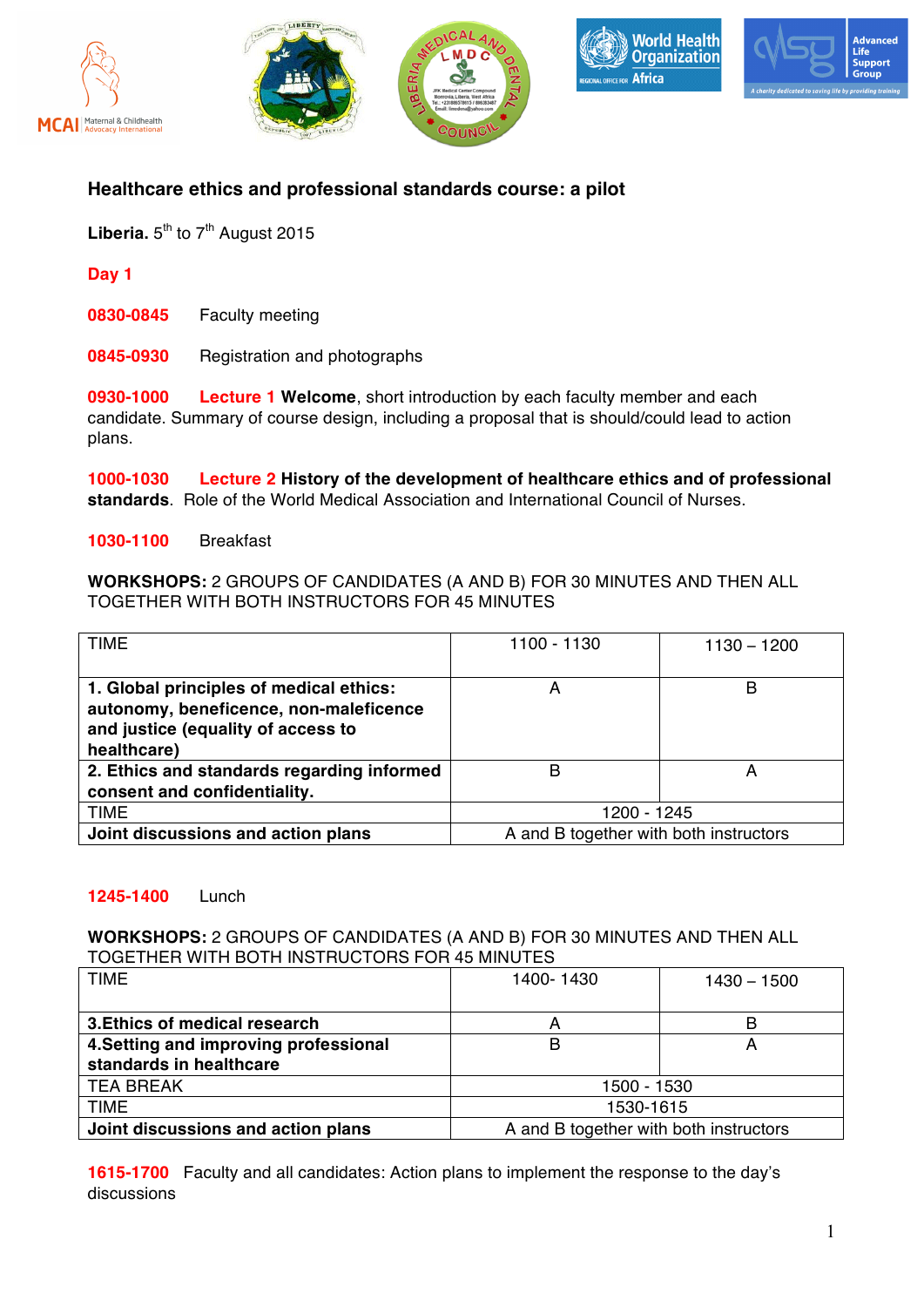## **Day 2**

### **0900** – **0930 Summary of yesterday**'**s discussions**

**WORKSHOPS:** 2 GROUPS OF CANDIDATES (A AND B) FOR 30 MINUTES AND THEN ALL TOGETHER WITH BOTH INSTRUCTORS FOR 60 MINUTES TO INCLUDE ACTION PLANS

| TIME                                                                  | 0930-1000                              | $1000 - 1030$ |
|-----------------------------------------------------------------------|----------------------------------------|---------------|
| 5. Protecting children, women and<br>vulnerable adults from abuse     | Α                                      | B             |
| 6. Ethics and standards regarding pain<br>control and palliative care | B                                      |               |
| <b>BREAKFAST</b>                                                      | 1030-1115                              |               |
| TIME                                                                  | 1115-1215                              |               |
| Joint discussions and action plans                                    | A and B together with both instructors |               |

**1215-1300 General structured discussion** between candidates and faculty on actions regarding pain control, palliative care, recognition and management of intimate partner violence and child abuse.

**1300-1415** LUNCH

#### **1415-1445 Lecture 3 Caring for women, children and vulnerable adults in hospitals.**

**WORKSHOPS:** 2 GROUPS OF CANDIDATES (A AND B) FOR 30 MINUTES AND THEN ALL TOGETHER WITH BOTH INSTRUCTORS FOR 30 MINUTES TO INCLUDE ACTION PLANS

| <b>TIME</b>                                  | 1445 - 1515                            | 1515 - 1545 |
|----------------------------------------------|----------------------------------------|-------------|
|                                              |                                        |             |
| 7. Management of human and medical           | A                                      | в           |
| resources for healthcare                     |                                        |             |
| 8. Managing end of life care including brain | В                                      | А           |
| death and the importance of DNAR (Do Not     |                                        |             |
| <b>Attempt Resuscitation) orders</b>         |                                        |             |
| <b>TEA BREAK</b>                             | 1545-1615                              |             |
| <b>TIME</b>                                  | 1615 - 1645                            |             |
| Joint discussions and action plans           | A and B together with both instructors |             |

**1645-1715** Faculty and all candidates: Action plans to implement the response to the day's discussions